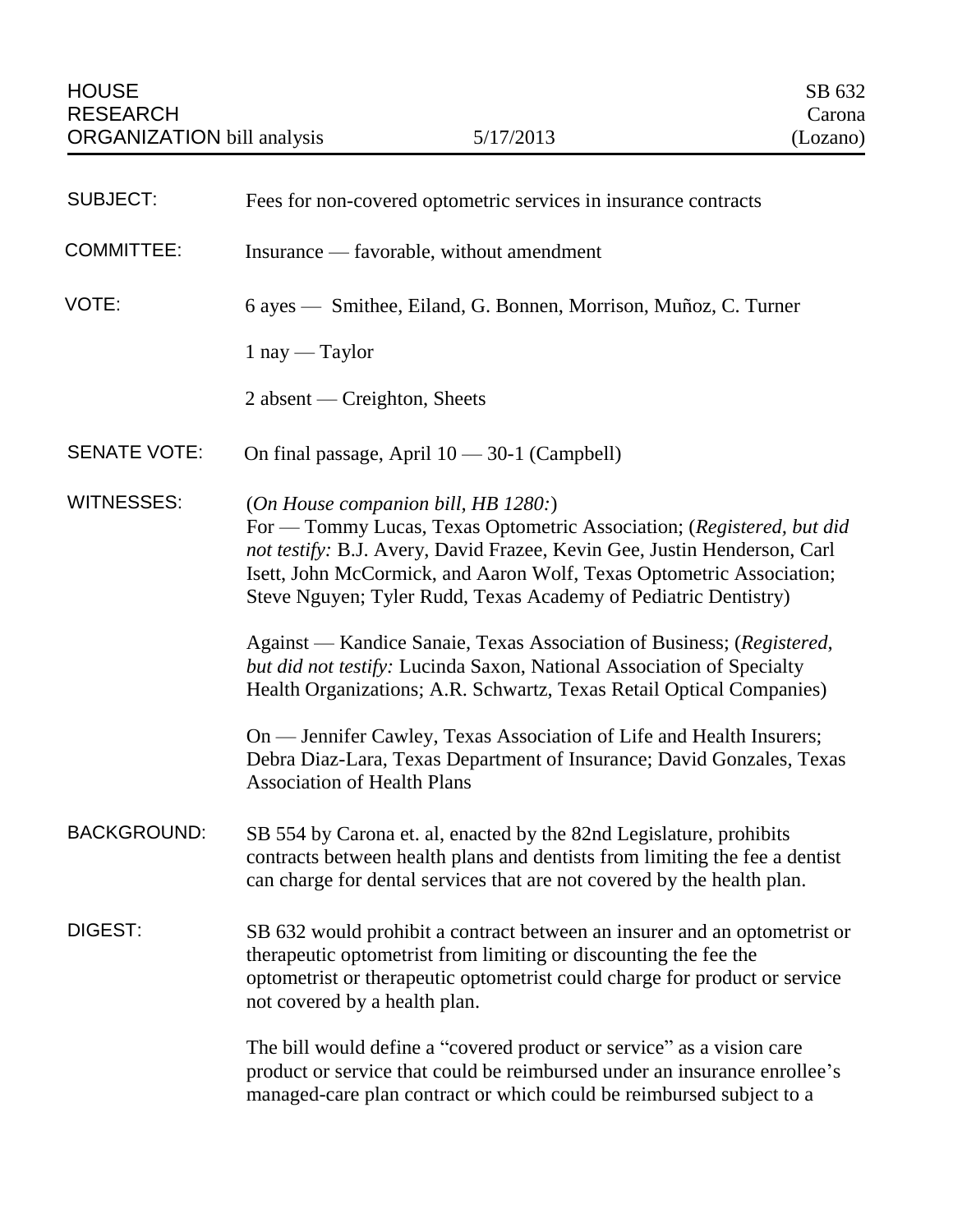## SB 632 House Research Organization page 2

contractual limitation, including a deductible, a copayment, coinsurance, a waiting period, an annual or lifetime maximum limit, a frequency limitation, or an alternative benefit payment.

The bill would take effect September 1, 2013, and would apply only to a contract entered into or renewed on or after January 1, 2014.

**SUPPORTERS** SAY: SB 632 would stop health plans from requiring optometrists, as a condition of signing plan contracts, to also agree to discounted fees for non-covered services to the plan's enrollees. Current law makes it difficult for individual optometrists to negotiate with insurance companies over the size of a discount for optional, non-covered services, such as a third pair of glasses or treated lenses, if they want to accept patients with insurance. A government solution is needed because antitrust restrictions also prevent health-care providers from banding together. In areas of the state where a large employer dominates, an optometrist has no choice but to sign a contract to serve patients. Once small negotiated discounts ranging from 5 percent to 10 percent are now much higher, forcing optometrists to offer products and services almost at cost with very little profit.

> The bill would not increase health-care costs. Optometrists already offer their own discounts on services and products not covered by insurance plans and for those without insurance. The bill could lower health-care costs overall by allowing optometrists to offer their own discounts and set lower fees for both insured and uninsured patients as needed, which also would increase patient choice between optometrists.

> The trend in fee discounts on non-covered services unfairly requires optometrists to cut their rates so that insurers can offer a more comprehensive benefit at a low cost. If insurers or employers want to offer these non-covered services, they should do so within the plan's benefits as covered services. This practice not only is unfair to optometrists, but also to consumers because it often requires optometrists to cost-shift their lost revenue onto their other patients, many of whom do not have vision insurance.

The bill would not affect services and products covered by an insurance plan, only those specifically not covered by insurance.

**OPPONENTS** SAY: SB 632 would negatively impact the quality of the health insurance that employers could offer their employees and would raise health-care costs.